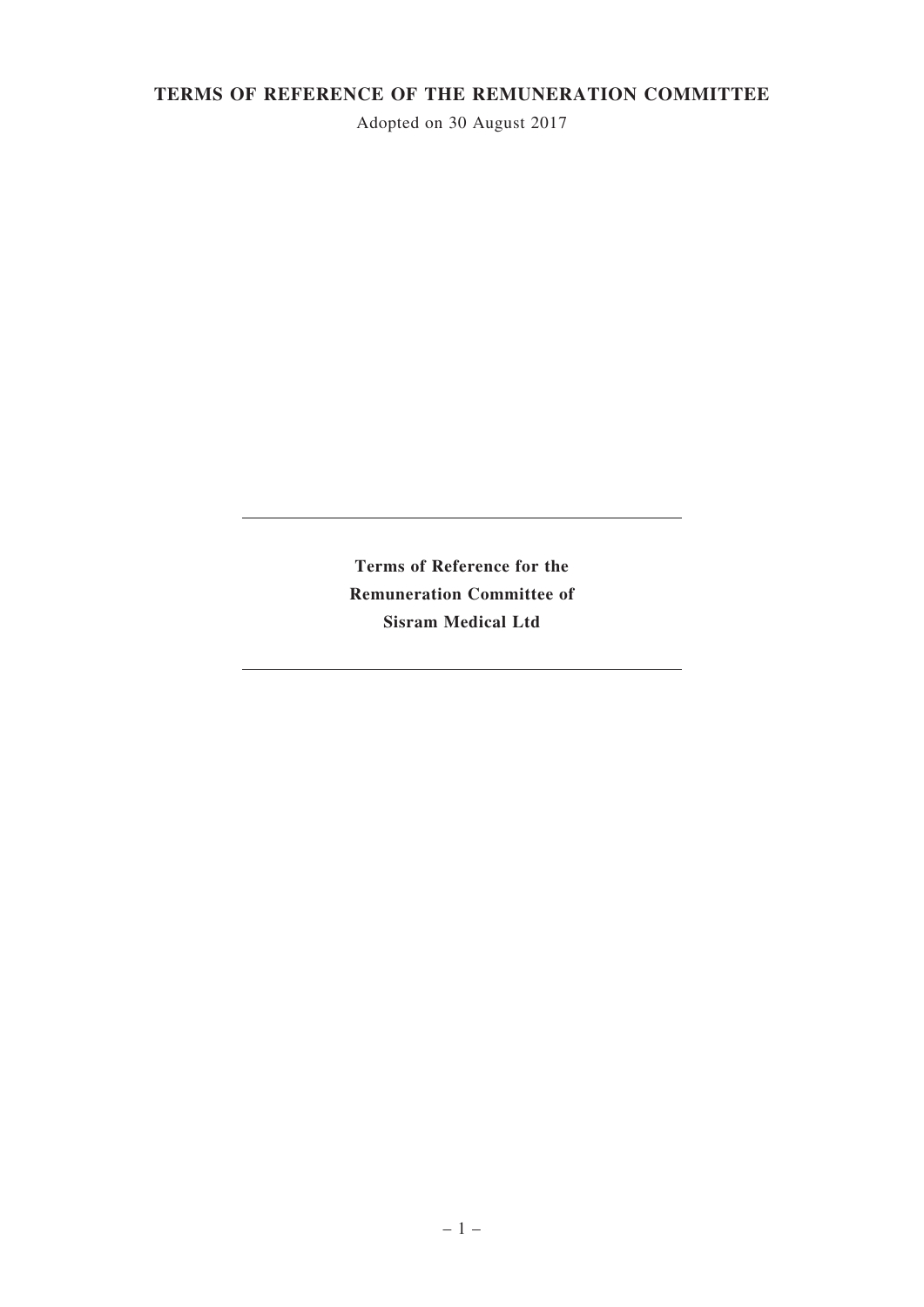# **Definitions**

1. For the purposes of these terms of reference (the **Terms**):

**Articles of Association** means the articles of association of the Company;

**Board** means the board of directors of the Company;

**Company** means Sisram Medical Ltd;

**Company Secretary** means the company secretary of the Company;

**Directors** means the members of the Board;

**External Director** means a Director if he or she would be an external director under the Companies Law 5759-1999 of Israel (effective from 1 February 2000, as amended from time to time, and the regulations promulgated thereunder);

**Group** means the Company and its subsidiaries;

**Listing Rules** means the Rules Governing the Listing of Securities on The Stock Exchange of Hong Kong Limited (as amended from time to time):

**Remuneration Committee** means the remuneration committee established by the resolution of the Board in accordance with these Terms;

**Senior Management** means the senior executives and officers of the Group determined by the Board from time to time as the senior management of the Group for the purposes of the Remuneration Committee;

**Shareholders** means the shareholders of the Company from time to time; and

**Stock Exchange** means The Stock Exchange of Hong Kong Limited.

2. The word "remuneration", as used in these Terms, includes without limitation any salaries, bonuses, allowances, benefits (in cash or in kind), pension arrangements, reimbursements, compensation payments (including any compensation payable for loss or termination of office or appointment), incentive awards and share options.

# **Establishment**

3. The Remuneration Committee was established by resolution of the Board on 30 August 2017.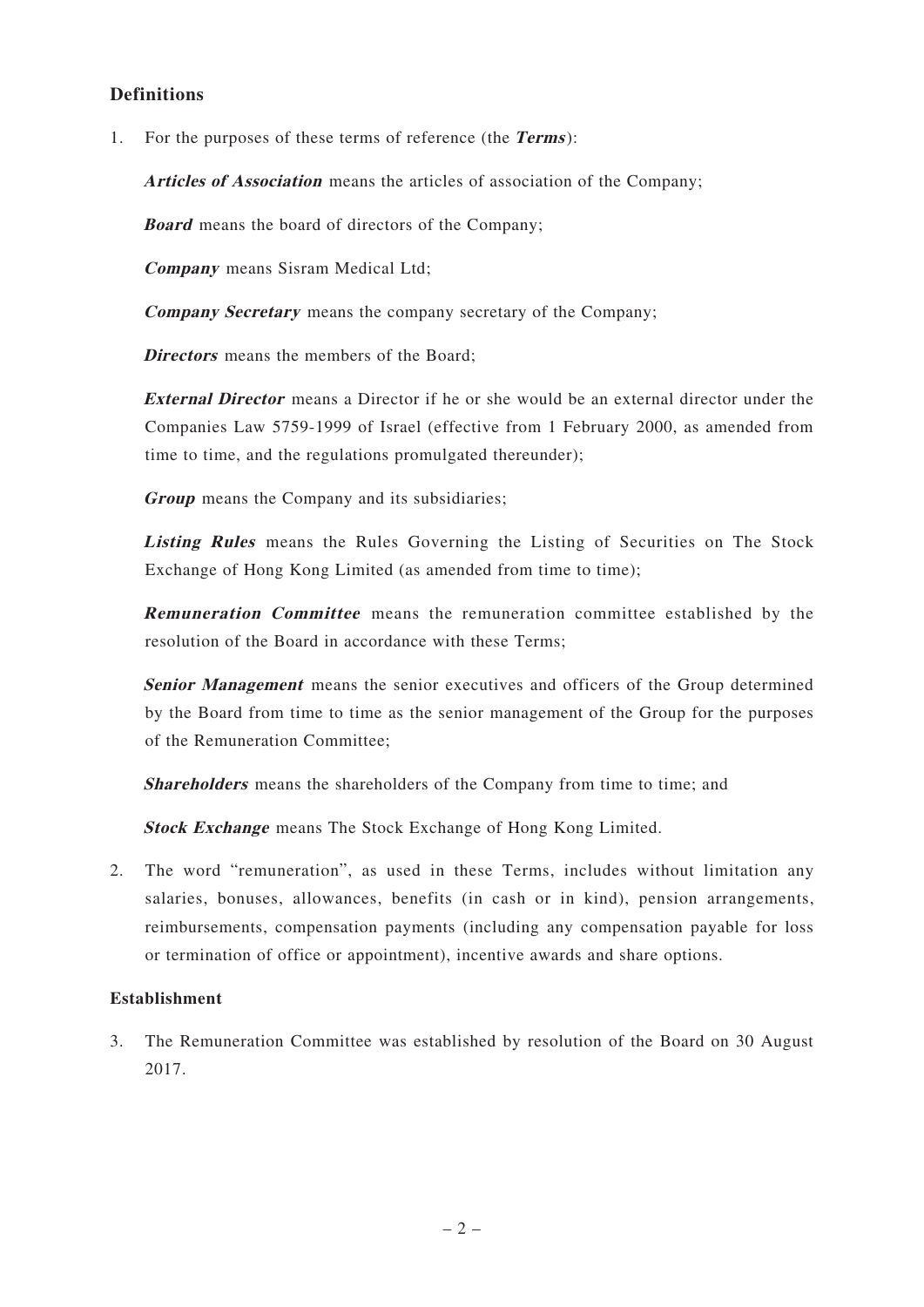### **Membership**

- 4. The members of the Remuneration Committee shall be appointed by the Board from among the Directors and shall consist of not less than three members, a majority of whom shall be independent non-executive Directors. In addition, relevant Israeli laws and regulations require that all External Directors shall be included in the Remuneration Committee and shall comprise a majority, and the remainder of the members of the Remuneration Committee shall be Directors whose terms of engagement and remuneration are also determined in accordance with the Israeli regulations governing remuneration for External Director. A quorum shall be two members of whom at least one shall be an independent non-executive Directors. LR 3.25
- 5. Appointments to the Remuneration Committee shall be for a period of up to three years, which may be extended by the Board provided that a majority of the committee members remain independent non-executive Directors.
- 6. The chairman of the Remuneration Committee shall be appointed by the Board and shall be an independent non-executive Director and an External Director. LR 3.25
- 7. Each member of the Remuneration Committee shall disclose to the Remuneration Committee:
	- (a) any personal financial interest (other than as a Shareholder of the Company) in any matter to be decided by the Remuneration Committee; or
	- (b) any potential conflict of interest arising from a cross-directorship.

Any such member shall abstain from voting on resolutions of the Remuneration Committee in relation to which such interest exists and from participating in the discussions concerning such resolutions, and shall (if so required by the Board) resign from the Remuneration Committee.

### **Frequency and conduct of meetings**

- 8. Meetings of the Remuneration Committee shall be held as and when appropriate, but not less than once a year. The chairman of the Remuneration Committee shall convene a meeting upon request by any member of the Remuneration Committee.
- 9. An agenda and other relevant documents should be sent in full to all members in a timely manner and at least three days before the intended date of a meeting of the Remuneration Committee (or such other period as may be agreed by its members).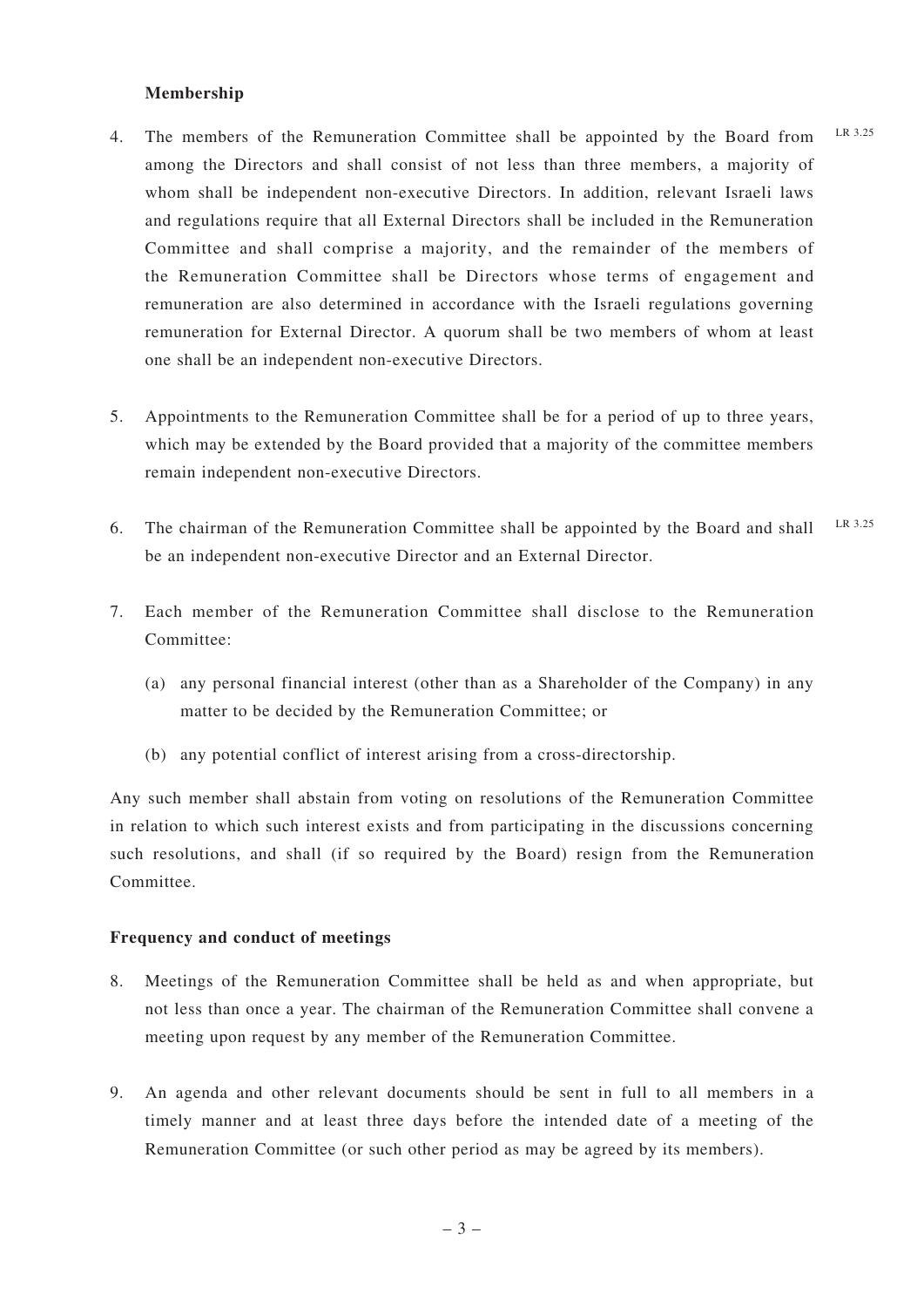- 10. Meetings of the Remuneration Committee may follow the same procedures as those for meetings of the Board under the relevant provisions in the Articles of Association, as amended from time to time.
- 11. The Group's management team is obliged to supply the Remuneration Committee with adequate information in a timely manner in order to enable it to make informed decisions. The information supplied must be complete and reliable. Where any member requires more detailed and complete information from management, that member should make any additional necessary enquiries. The Remuneration Committee and each member shall have separate and independent access to management.

## **Annual general meetings**

12. The chairman of the Remuneration Committee (or in his absence, his duly appointed delegate) shall attend the Company's annual general meetings and be prepared to respond to any Shareholders' questions on the Remuneration Committee's activities. CGC E.1.2

## **Authority**

- 13. The Remuneration Committee is authorised by the Board to perform its duties within these Terms. It is authorised to seek any information it requires from the Directors and/ or Senior Management who are directed to co-operate with the Remuneration Committee.
- 14. The Remuneration Committee is authorised by the Board to obtain, at the Company's expense, external independent professional advice and to secure the attendance of outsiders with relevant experience and expertise if it considers this necessary. The Remuneration Committee shall be provided with sufficient resources to perform its duties. The Remuneration Committee should be exclusively responsible for establishing the selection criteria, selecting, appointing and setting the terms of reference for any external consultant who advises the Remuneration Committee. CGC B.1.1 CGC B.1.4

### **Duties**

- 15. The duties of the Remuneration Committee shall include:
	- (a) making recommendations to the Board on the Company's policy and structure for all Directors' and Senior Management remuneration and on the establishment of a formal and transparent procedure for developing remuneration policy;  $CGC \ R 1.2(a)$
	- (b) reviewing and approving the management's remuneration proposals with reference to the Board's corporate goals and objectives; CGC B.1.2(b)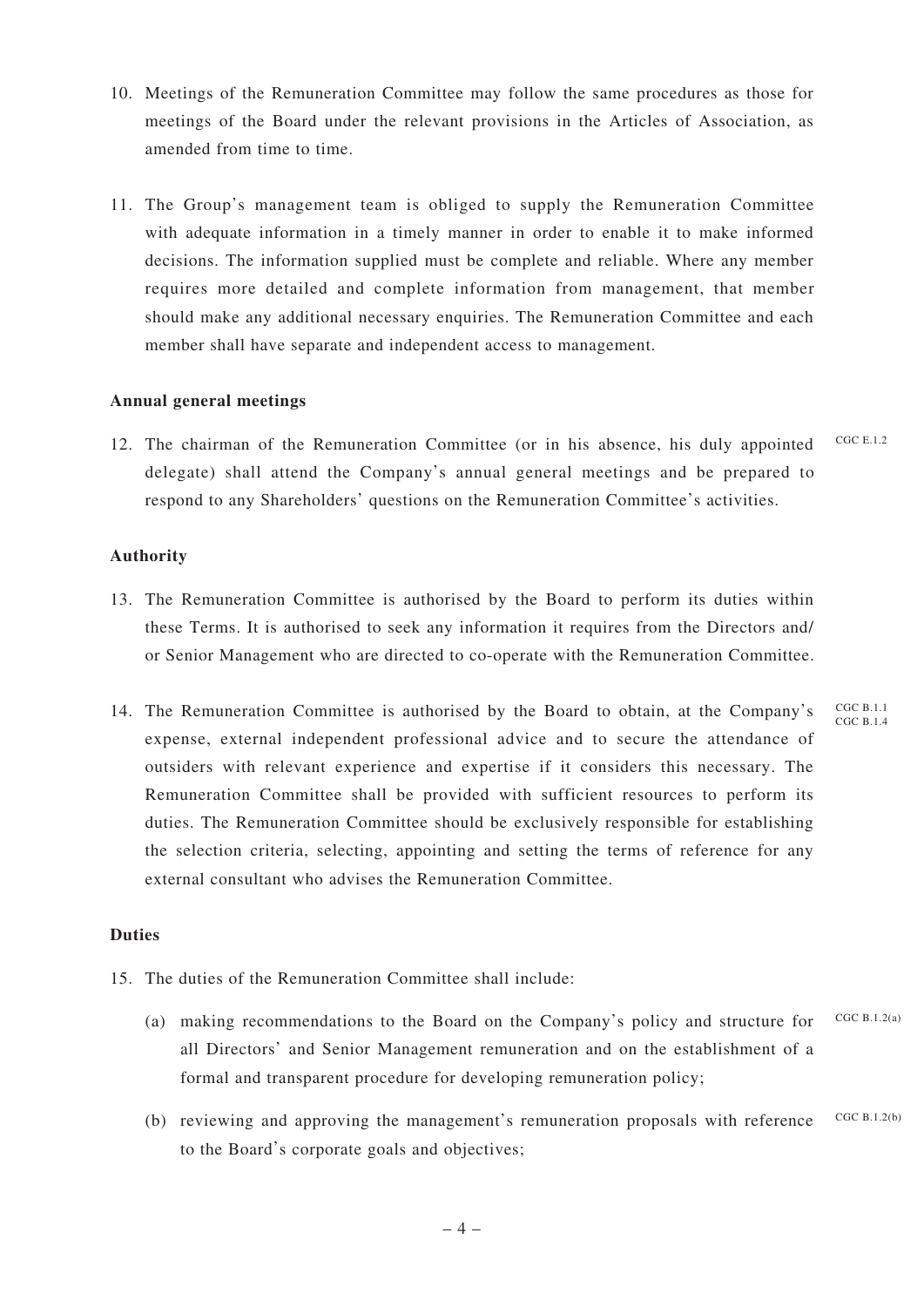- (c) either (i) determining, with delegated responsibility, the remuneration packages of individual executive Directors and Senior Management or (ii) making recommendations to the Board on the remuneration packages of individual executive Directors and Senior Management;  $CGC \cdot R + 2(c)$
- (d) making recommendations to the Board on the remuneration of non-executive Directors; CGC B.1.2(d)
- (e) considering factors such as salaries paid by comparable companies, time commitment and responsibilities of the Directors and Senior Management and employment conditions elsewhere in the Group; CGC B.1.2(e)
- (f) reviewing and approving compensation payable to executive Directors and Senior Management for any loss or termination of office or appointment to ensure that it is consistent with contractual terms and is otherwise fair and not excessive;  $CGC$  B.1.2(f)
- (g) reviewing and approving compensation arrangements relating to dismissal or removal of Directors for misconduct in order to ensure that they are consistent with contractual terms and that are otherwise reasonable and appropriate; CGC  $B.1.2(g)$
- (h) ensuring that no Director or any of his associates is involved in deciding his own remuneration; and CGC B.1.2(h)
- (i) advising the Shareholders on how to vote with respect to any service contracts of the Directors that require Shareholders' approval under the Listing Rules.
- 16. In carrying out its duties under these Terms, the Remuneration Committee should:
	- (a) consult the chairman of the Board and/or the chief executive officer about their remuneration proposals for other executive Directors and Senior Management; CGC B.1.1
	- (b) determine the remuneration packages needed to attract, retain and motivate executive Directors and Senior Management of the quality required to run the Company successfully, but avoid paying more than necessary; CGC B.1
	- (c) judge where to position the Group relative to other companies. They should be aware of what comparable companies are paying and should take account of the Group's relative performance;
	- (d) be sensitive to the wider market, including pay and employment conditions within the Group and elsewhere, especially when determining annual salary increases;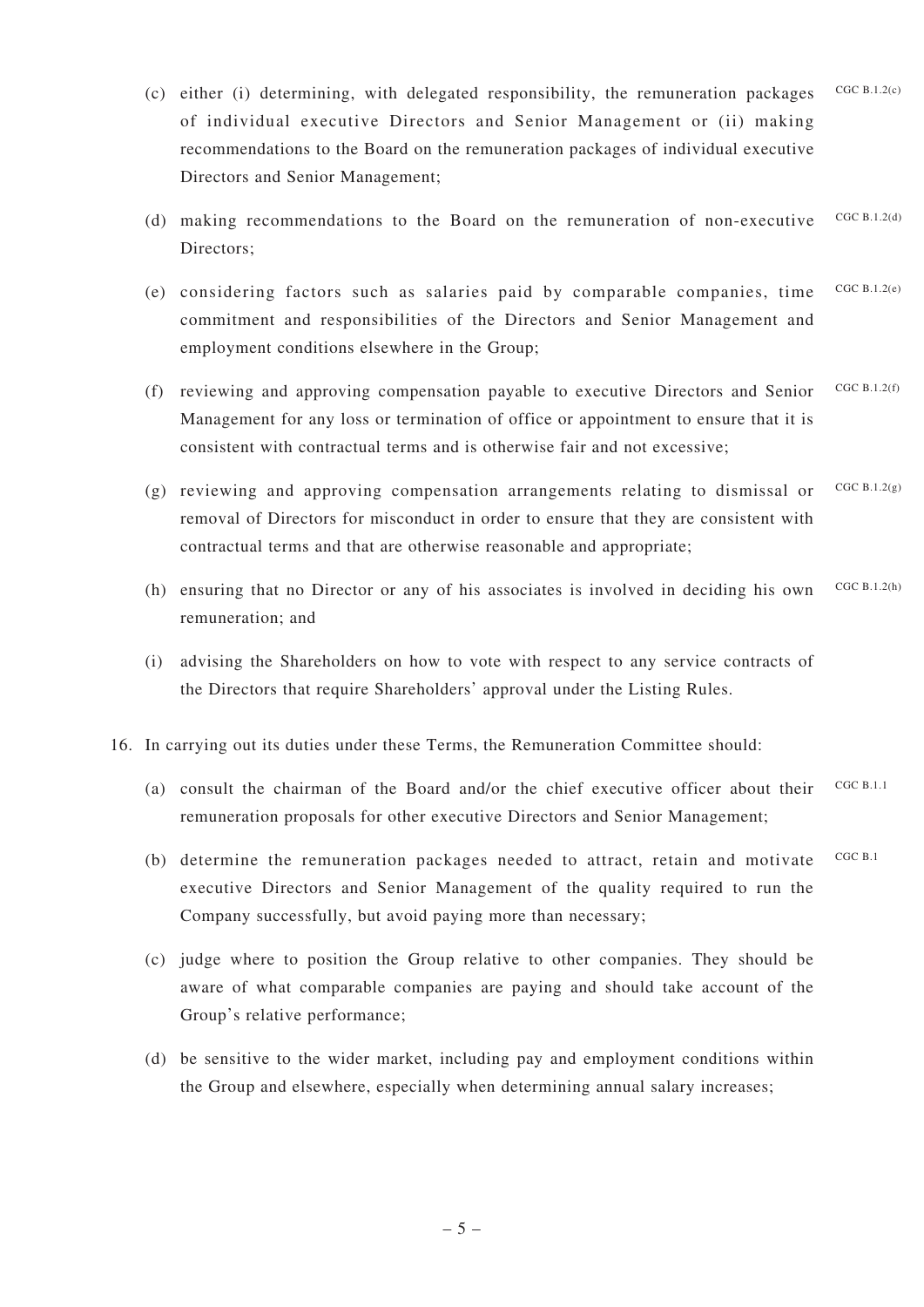- (e) ensure that the performance-related elements of remuneration form a significant proportion of the total remuneration package of executive Directors and are designed to align their interests with those of Shareholders and to give the Directors incentives to perform at the highest levels; and
- (f) ensure that any offers and awards of share options by the Company to its Directors or Senior Management (if any) are in accordance with Chapter 17 of the Listing Rules, as applicable.
- 17. Without prejudice to the generality of the duties of the Remuneration Committee set out in these Terms, the Remuneration Committee shall:
	- (a) operate the Company's share option or other incentive schemes (if any) as they apply to Directors and Senior Management and recommend to the Shareholders any grants of options or other awards to be made to Directors and/or Senior Management. It shall recommend to the Board the total aggregate amount of any grants to employees (with the specific grants to individuals to be at the discretion of the Board) and make amendments to the terms of such schemes (subject to the provisions of the schemes relating to amendment);
	- (b) liaise with the trustee of any trust which is created by the Company for the benefit of participants in any share option or other incentive scheme;
	- (c) review the terms of executive Directors' service contracts from time to time; and
	- (d) advise the Board in relation to the preparation of the Board's remuneration report (if any) to Shareholders.

# **Reporting procedures**

18. Full minutes of the Remuneration Committee's meetings shall be kept by a duly appointed secretary of the meeting (who should normally be the Head of Human Resources or a duly appointed representative). The minutes shall be made available for inspection on reasonable notice by any Director. Minutes of meetings of the Remuneration Committee shall record in sufficient detail the matters considered by the Remuneration Committee and decisions reached, including any concerns raised by members or dissenting views expressed. Draft and final versions of minutes of such meetings should be sent to all members of the Remuneration Committee for their comment and records within a reasonable time after such meetings.